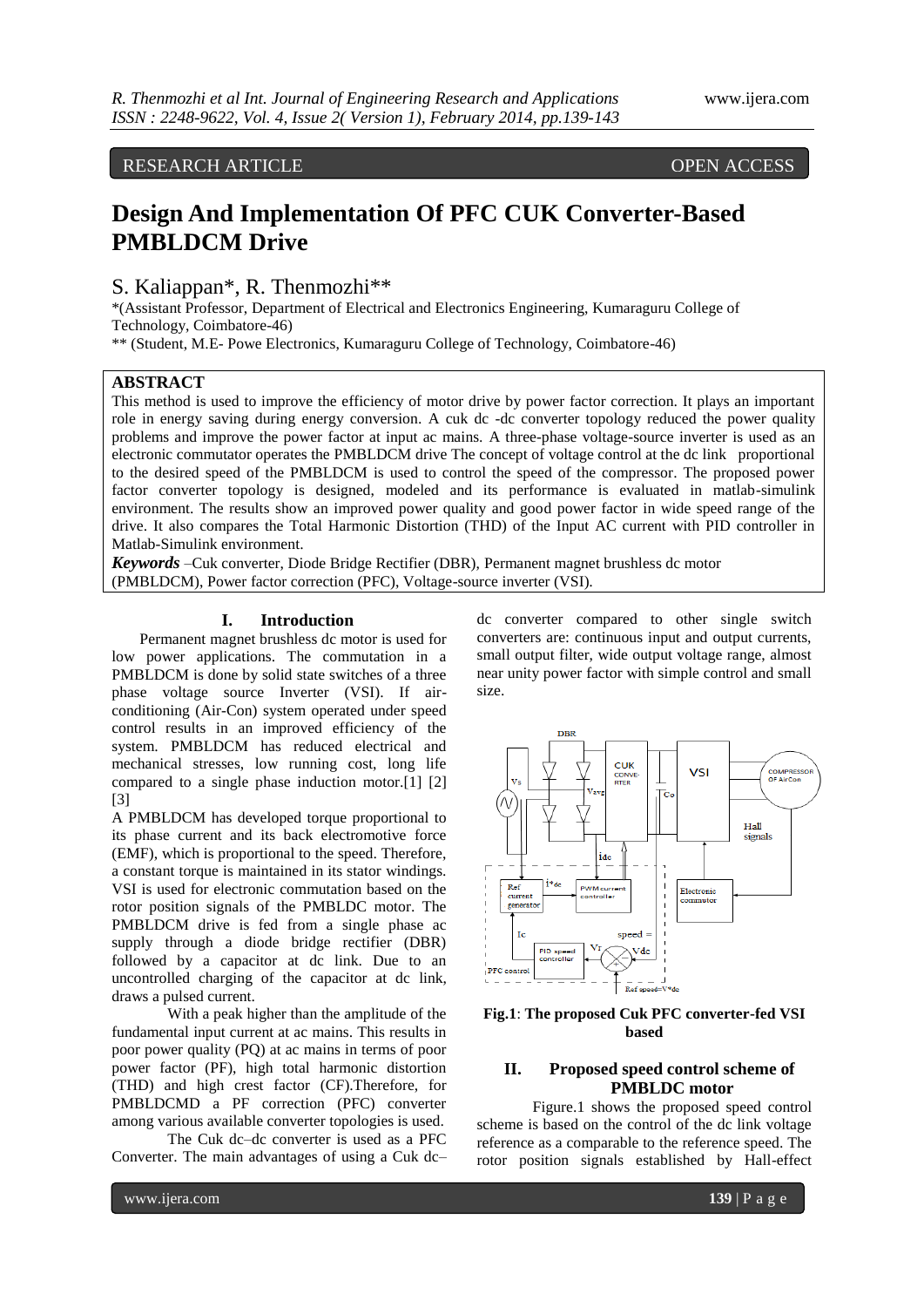sensors are used by an electronic commutator to generate switching sequence for the VSI which in turns feeds the PMBLDC motor. Therefore, rotor position is necessary only at the commutation point. The dc link voltage is controlled by Cuk dc-dc converter by making use of capacitive energy transfer which result is non-pulsating input and output currents. The suggested PFC converter is operated in

high switching frequency for fast and effective control. It uses metal-dioxide semiconductor field effect transistor (MOSFET) for high-frequency operation.

A current multiplier is used in PFC control scheme with a current control loop within the speed control loop for continuous-conduction-mode operation. By comparing sensed dc link voltage (Vdc) and a voltage ( $V_{dc}^*$ ) equivalent to the reference speed, voltage error  $(V_r)$  is obtained, The control loop begins with the processing of voltage error  $(V_r)$ , through a proportional (PID) controller to give the modulating control signal (Ic). The reference dc current (I∗d) is obtained multiplying signal (Ic) with a unit template of input ac voltage. It is then compared with the dc current (Id) sensed after the DBR. The resultant current error (Ie) is amplified and compared with a saw tooth carrier wave of fixed frequency (fs) to generate the pulse width modulation (PWM) pulse for the Cuk converter. Its duty ratio (D) controls the dc link voltage at the desired value.

#### **III. PFC cuk converter design**

In the proposed framework, the PFC Cuk converter is designed for a PMBLDCMD with main considerations on the PQ improvement at ac mains and speed control of the Air-Conditioner. DC link voltage of the PFC converter is given by the following equation.[4] [5] [6]

$$
V_{dc} = V_{avg} D / (1-D)
$$
 (1)

Where Vavg is the average output of the DBR for a given ac input voltage (Vs) related as,

$$
V_{avg} = 2\sqrt{2} Vs / \pi
$$
 (2)

The Cuk converter uses inductor (*Li*) and capacitor (*C*) for energy transfer. Their values are given by,

$$
Li = D V \text{avg} / \{fs (\Delta ILi) \}
$$
\n
$$
C = DIdc / \{fs \Delta VC\}
$$
\n(3)\n(4)

Where ΔILi is inductor current ripple, Δ*V*C is voltage ripple in the capacitor  $(C)$ , and the current drawn by PMBLDCM is denoted by  $I_{dc}$ .

A ripple filter is designed for ripple-free voltage. The inductance (L) of the ripple filter limits the inductor peak-to-peak ripple current (ΔIL) within a specified value for the given switching frequency (fs), whereas the capacitance (Co) is calculated for the allowed ripple in the dc link voltage  $(\Delta V C_0)$ . The values of the ripple filter inductor and capacitor are given as,

L = (1 − D) Vdc / {fs ( $\Delta$ IL)} (5)  $Co = Idc / (2\omega \Delta V Co)$  (6)

#### **IV. Modeling of PFC converter-based PMBLDCM drive**

The main components of proposed drives are PFC converter and PMBLDCMD. They are modeled using mathematical equations. Then the complete model of the drive is obtained by combining the individual models.

#### **4.1. PFC converter**

The modeling of a PFC converter consists of modeling of the voltage controller, reference current generator and a PWM controller.

**4.1.1. Voltage controller**: The modeling of a voltage controller is important since the performance of the PMBLDCM drive depends on this controller. The proportional integral derivative (PID) controller is used to control the DC link voltage. If, at the  $k<sub>th</sub>$ instant of time,  $V * dc(k)$  is the reference dc link voltage and Vdc(k) is the voltage sensed at the dc link, the voltage error $Vr$  (k) is then given by:  $V$ r( \*

$$
V_{dc}^{(k)} = V_{dc}^{(k)} - V_{dc}(k) \tag{7}
$$

**4.1.2. Reference current generator**: The reference current (i\*dc) is

$$
i^*dc = Ic(k)u_vVs
$$
 (8)

Where  $u_v$  vs is the unit template of the ac mains voltage, calculated as

$$
\mathbf{u}_{\mathbf{v}} \mathbf{v}_{\mathbf{s}} = \mathbf{v}_{\mathbf{d}} / \mathbf{v}_{\mathbf{s}\mathbf{m}}; \tag{9}
$$

$$
\mathbf{v}_d = |\mathbf{v}_s|; \tag{10}
$$

 $v_s = v_{sm} \sin \omega t$  . (11) where frequency *ω* is in radians per second and amplitude  $v_{\rm sm}$  is in volts.

**4.1.3. PWM controller**: The reference current of the Cuk converter (i∗dc) is compared with its current (idc) to generate the current error,

$$
\Delta \text{ide} = (\text{i}^* \text{dc} - \text{idc}) \tag{12}
$$

The switching signals of the MOSFET in the PFC converter are produced by relating amplified current error by gain ki with fixed frequency (fs) of the sawtooth carrier waveform md (t)

If ki $\Delta$ idc > md(t) then S = 1 else S = 0 (13) where S is the switch of the MOSFET in Cuk converter. Its values "1" and "0" represent x "on" and "off" conditions, respectively

#### **4.2. PMBLDCMD**

The PMBLDC motor can be modeled using differential equations given by, [7] [8] [9]

| $V_{xn} = Ri_x + d\lambda_x + e_{xn}$<br>(14) |  |
|-----------------------------------------------|--|
|-----------------------------------------------|--|

| $v_{yn} = Ri_y + d\lambda_y + e_{yn}$ | (15) |
|---------------------------------------|------|
|                                       |      |

| $v_{zn} = Ri_z + d\lambda_z + e_{zn}$ |      |  |  | (16) |
|---------------------------------------|------|--|--|------|
|                                       | ---- |  |  |      |

where *d* is the differential operator (*d/dt*), *i*x, *i*y, and *i*z are currents, *λ*x, *λ*y, and *λ*z are flux linkages, and  $e_{\rm xn}$ ,  $e_{\rm yn}$ , and  $e_{\rm zn}$  are phase-to-neutral back EMFs of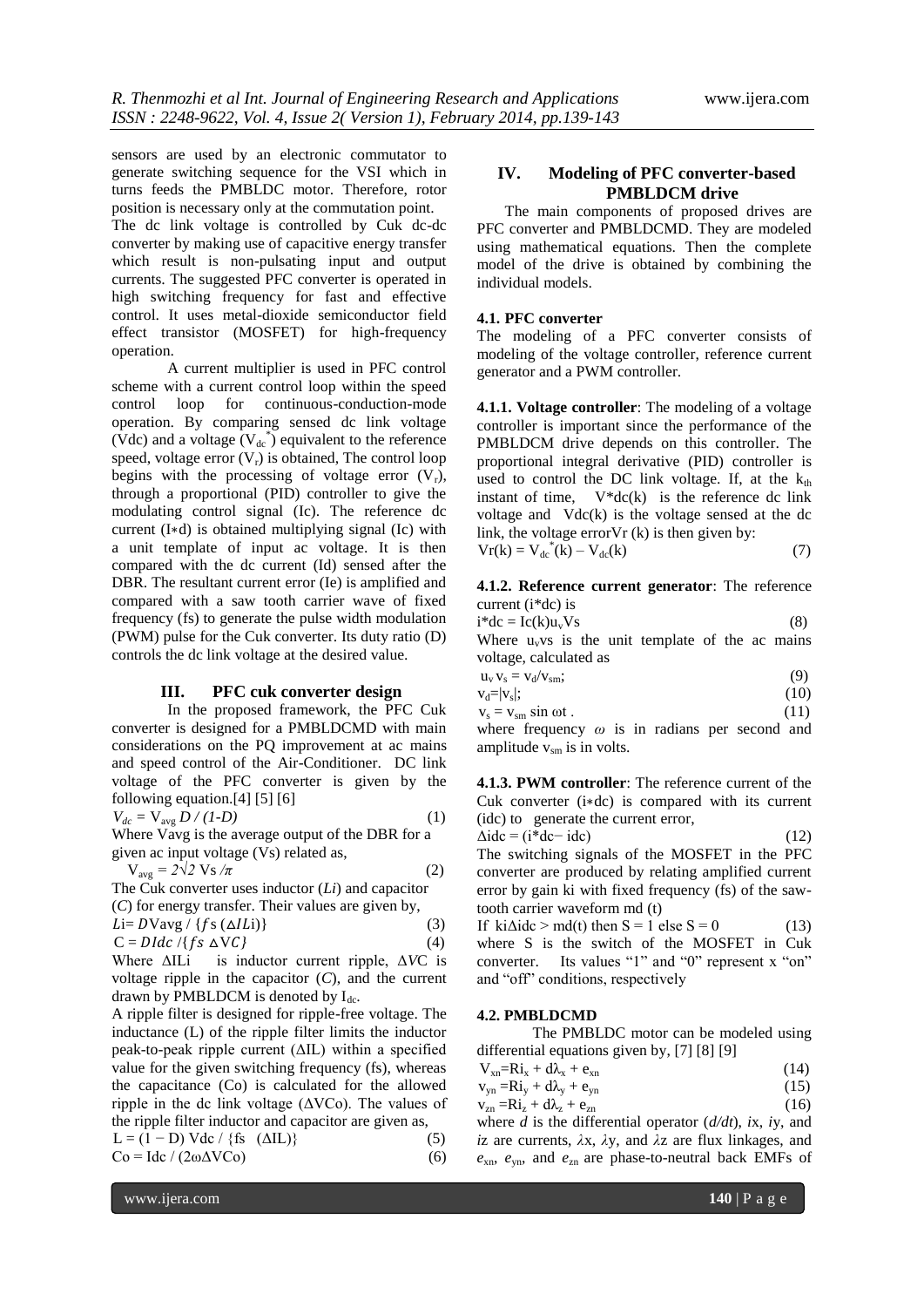PMBLDCM, in particular phases; *R* is the resistance of motor windings/phase. The flux linkages can be denoted as,

 $\lambda$ x =Lsix −M(iy + iz) (17)  $\lambda y = Lsiy - M(ix + iz)$  (18)

 $\lambda$ z=Lsiz-M(iy + ix) (19)

where self-inductance/phase is Ls and mutual inductance is M. The developed torque *Te* is given by,

 $T_e = (e_{xn}i_x + e_{yn}i_y + e_{zn}i_z)/\omega r$  (20)

Then PMBLDCM has no neutral connection  

$$
ix + iy + iz = 0
$$
 (21)

From (14)–(19) and (21), the voltage between the neutral point and midpoint of the dc link is given

by,  $v_{no} = \{v_{xo} + v_{yo} + v_{zo} - (e_{an} + e_{bn} + e_{cn})\}/3$  (22) From  $(15)$ – $(17)$  and  $(19)$ , the flux linkages are given by,

 $\lambda_x = (L_s + M)\mathbf{i}_x, \lambda_y = (L_s + M)\mathbf{i}_y, \lambda_z = (L_s + M)\mathbf{i}_z.$  $(23)$ From  $(17)$ – $(19)$  and  $(23)$ , the current derivatives in generalized state-space form are given by,  $dia = (v_{an} - i_aR - e_{an})/(L_s + M)$  (24)

where *a* represents phase x, y, or z.

The back EMF is a function of rotor position (*θ*) as  $e_{\text{an}} = K_b \text{fa} (\theta) \omega r$  (25) where *a* can be phase *x*, *y* or *z* and consequently  $fa(\theta)$ denotes function of rotor position with a maximum value  $\pm 1$ , equal to trapezoidal induced emf given by,

$$
f_X(\theta) = 1 \text{ for } 0 < \theta < 2\pi/3 \tag{26}
$$
\n
$$
f_X(\theta) = 1 \left( \frac{6}{\pi} \right) (\pi - \theta) = 1 \text{ for } 2\pi/3 < \theta < \pi \tag{27}
$$

$$
fx(\theta) = 1\{(6/\pi)(\pi - \theta)\} - 1 \text{ for } 2\pi/3 < \theta < \pi
$$
 (27)  

$$
fx(\theta) = -1 \text{ for } \pi < \theta < 5\pi/3
$$
 (28)

 $f_{X}(\theta) = \{(6/\pi)(\pi - \theta)\} + 1$  for  $5\pi/3 < \theta < 2\pi$ . (29) The functions  $f(y(\theta))$  and  $f(z(\theta))$  are similar to  $f(x(\theta))$  with phase differences of 120◦ and 240◦, respectively. Therefore, the electromagnetic torque expressed as,

 $Te = Kb \{fx(\theta)ix + fy + fz(\theta)iz\}.$  (30) The mechanical equation of motion in speed derived form is given by,

$$
d\omega_r = (P/2)(Te - Tl - B\omega_r)/(J)
$$
 (31)

where derivative of rotor position  $\theta$  is wr, number of poles is P, load torque in newton meters is Tl, moment of inertia in kilogram square meters is J, and friction coefficient is B in newton meter seconds per radian.

The derivative of rotor position is given by,

$$
d\theta = \omega_r \tag{32}
$$

Equations (14)–(32) represent the dynamic model of the PMBLDC motor.

#### **V. Matlab/Simulink modeling and simulation results**

Proposed cuk converter using Conventional PID controller.



**Fig.2: Matlab/Simulink model of proposed cuk converter using conventional PID controller.**







**Fig.3b: Voltage and current waveform across the source**



**Fig.3c: Back emf of the PMBLDC motor drive**.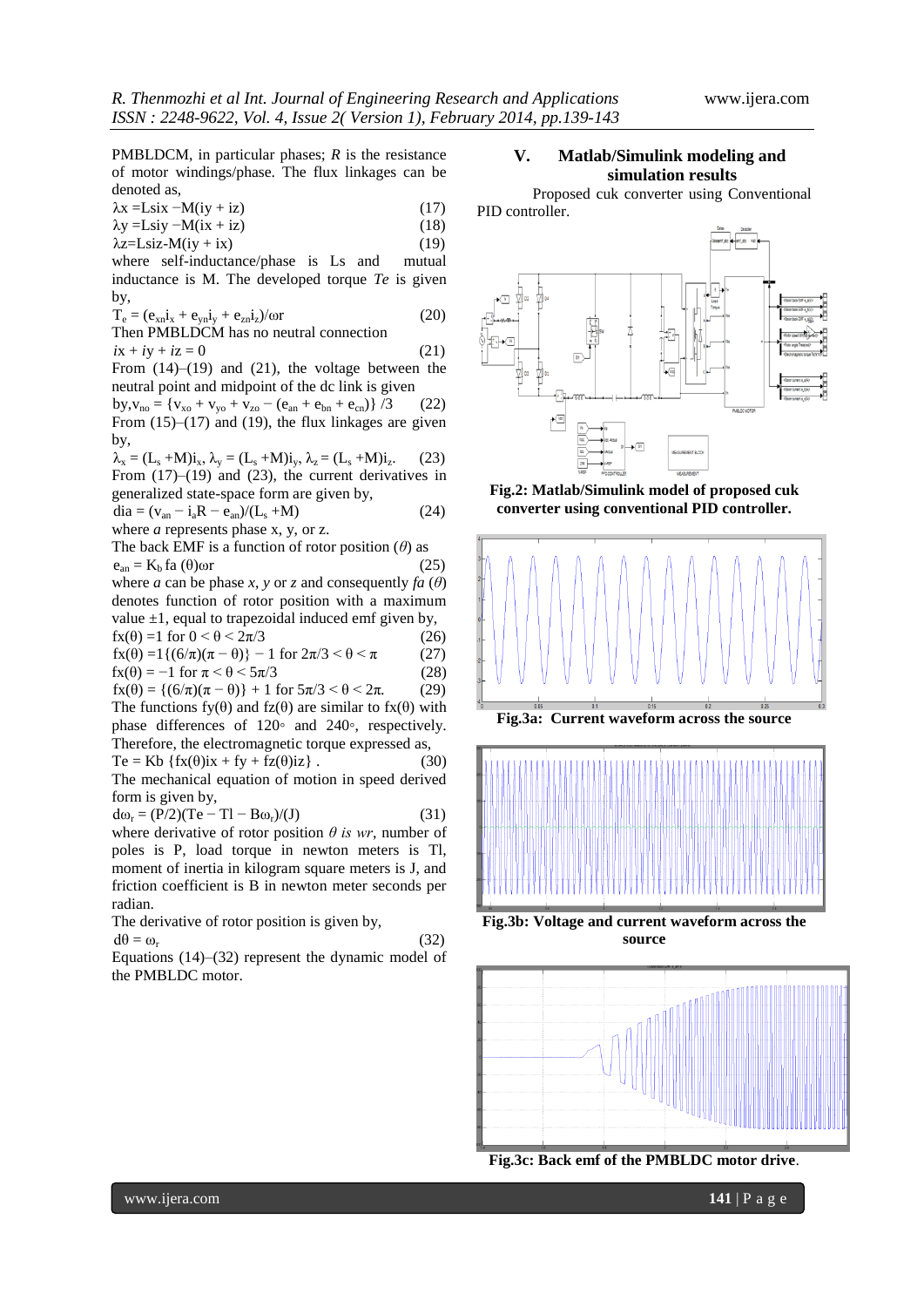

**Fig.3d: Speed of the PMBLDC motor drive**



**Fig.3e: Input current and THD**

| <b>TABLE I. Input AC Voltage Variation at 1500</b> |
|----------------------------------------------------|
| r/min                                              |

| Vac<br>(volts) | Speed<br>(rpm) | <b>THD</b><br>$\frac{0}{0}$ | PF     | Is<br>(amps) | Load%   |
|----------------|----------------|-----------------------------|--------|--------------|---------|
| 280            | 1045           | 4.75                        | 0.9991 | 3.84         | 5(Nm)   |
| 240            | 1038           | 3.58                        | 0.9988 | 2.96         | 4(Nm)   |
| 200            | 977            | 3.09                        | 0.9987 | 2.46         | 3(Nm)   |
| 180            | 773            | 2.72                        | 0.9984 | 2.21         | 2(Nm)   |
| 150            | 649            | 2.20                        | 0.9983 | 1.84         | 1.5(Nm) |
| 100            | 445            | 1.87                        | 0.9981 | 1.22         | 0.5(Nm) |
| 80             | 398            | 1.95                        | 0.9980 | 0.975        | 0.2(Nm) |

#### **VI. Conclusion**

A new speed control scheme for a PMBLDCMD using PID CONTROLLER in the control circuit has been simulated for an air-conditioner using a Cuk PFC converter. The speed of PMBLDCM has been found to be proportional to the dc link voltage; so, a smooth speed control is observed while controlling the dc link. The PFC Cuk converter gives near unity power factor in a wide range of the speed and the input ac voltage. Various power quality problems like poor power factor, inrush current, and speed control may be can be resolved by the proposed voltagecontrolled PFC Cuk converter-base PMBLDCMD.

### **References**

- [1]. R. Hendershort and T. J. E. Miller, Design of Brushless Permanent-Magnet Motors, *Clarendon Press, Oxford, 1994.*
- [2]. J. F. Gieras and M. Wing, Permanent Magnet Motor Technology *– Design and Application, Marcel Dekker Inc.,New York, 2002.*
- [3]. J. F. Gieras, R. J. Wang and M. J. Kamper, Axial Flux Permanent Magnet Brushless Machines, *Kluwer Academic Publishers, Dordrecht/Boston/London, 2004.*
- [4]. O. García, J.A. Cobos, R. Prieto, P. Alou and J. Uceda, "Single Phase Power factor correction: A survey", IEEE Trans. Power Electron., Vol. 18, May 2003, pp. 749-755.
- [5]. A. A. Fardoun, E. H. Ismail, A. J. Sabzali and M. A. Al- Saffar, "A Comparison between Three Proposed Bridgeless Cuk Topologies and Conventional Topologies for Power Factor Correction," IEEE Transactions on Power Electronics,Vol. 27, no. 7, pp. 3292-3301, July 2012.
- [6]. N. Mohan, T. M. Undeland and W. P. Robbins, ―Power Electronics: Converters, Applications and Design,□ John Wiley and Sons Inc, USA, 1995.
- [7]. J. R. Hendershort and T. J. E. Miller, *Design of Brushless Permanent-Magnet Motors*. Oxford, U.K.: Clarendon, 1994.
- [8]. A Voltage-Controlled PFC Cuk Converter-Based PMBLDCM Drive for Air-Conditioners Sanjeev Singh, *Member, IEEE*, and Bhim Singh, *Fellow, IEEE.*
- [9]. Singh and G. D. Chaturvedi, "Analysis, design and development of single switch Cuk ac–dc converter for lowpower battery charging application," in Proc. IEEE PEDES, 2006, pp.

www.ijera.com **142** | P a g e